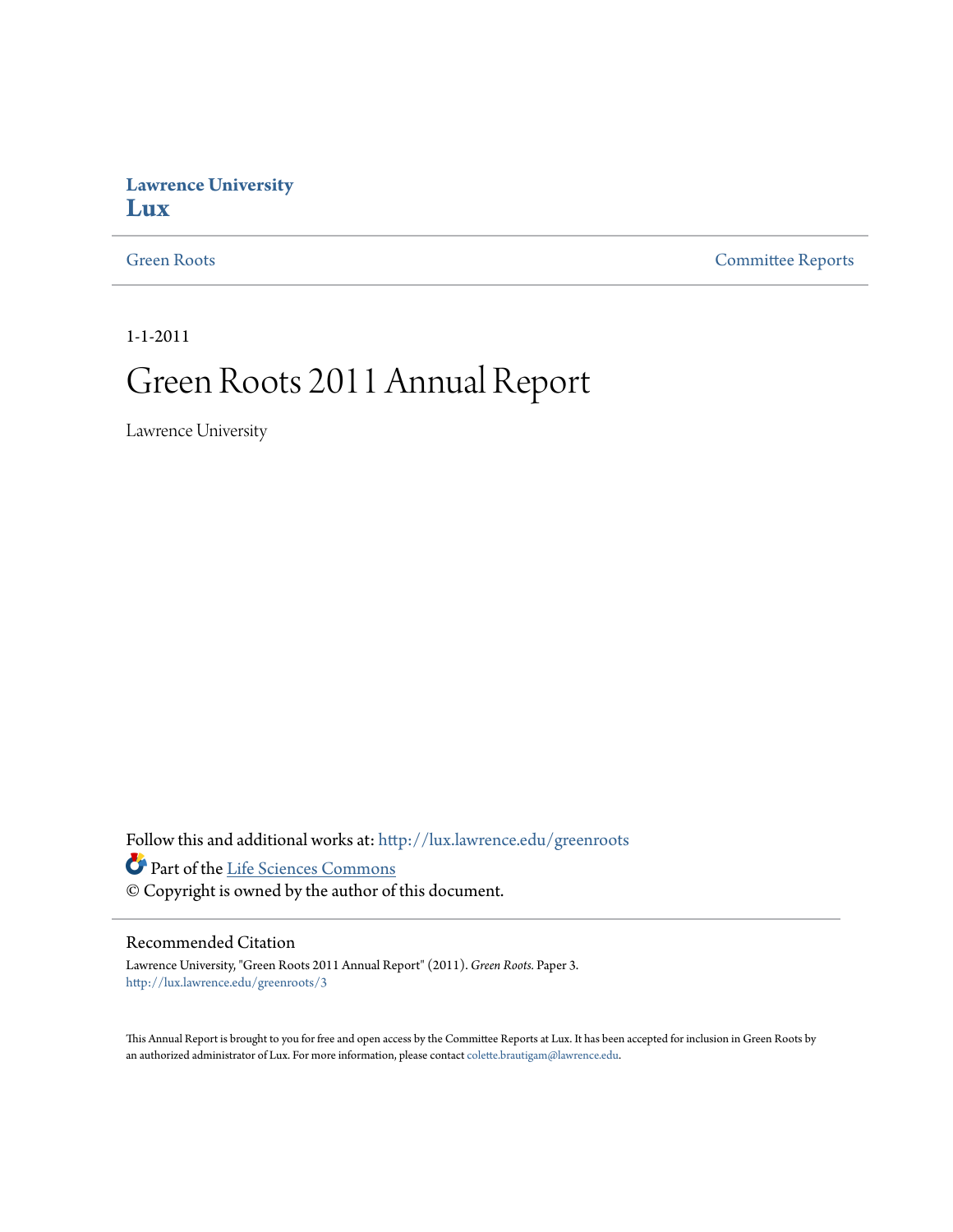

**2010-11 Report on Activities**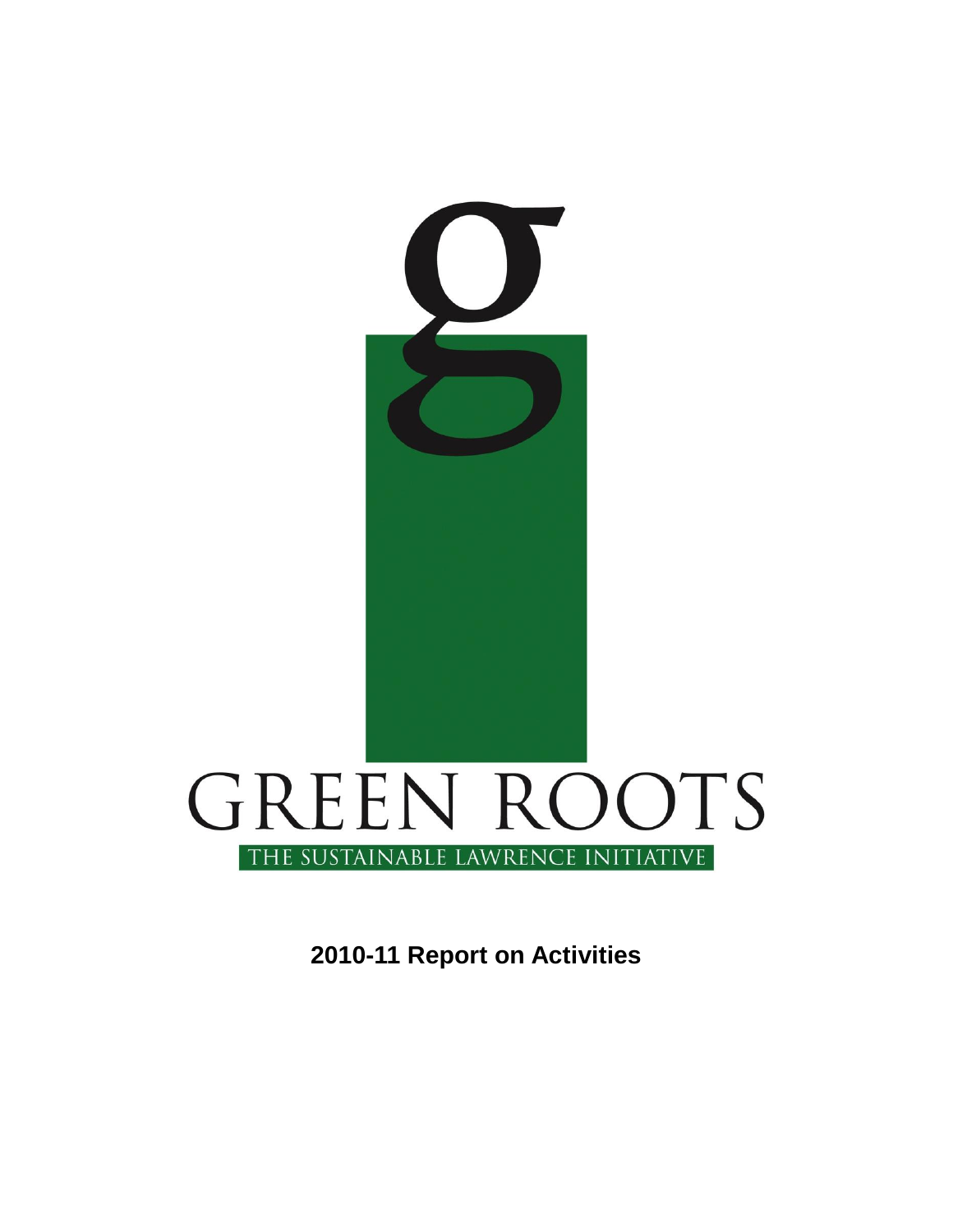# **Executive Summary:**

- Green Roots committee extended for three additional years as the President"s Committee on Environmental Sustainability.
- Community read of Cheap: The High Cost of Discount Culture, by Ellen Ruppel Shell, engages over 120 students, faculty and staff in a campus-wide discussion of the environmental, social, political and economic costs of consumer culture.
- $10^{th}$  place finish (our of ~350 schools) in Recyclemania
- ~12,000 lbs of electronic waste collected and recycled at first campus E-Sweep
- Gleaned ~\$65,000 in state and utility funding for 20 kW solar array on Hiett Hall
- Gleaned \$200,000 in state and utility funding for 50 kW wind turbine at Bjorklunden
- $\bullet$  ~15% of every food dollar spent locally, supporting local farmers and Wisconsin economy
- Nearly 30 tons of kitchen prep waste composted by SLUG.
- Greenhouse gas audit for Appleton campus shows a normalized emissions reduction of 41% since 2002 and by approximately 5% over last year.
- Lawrence University wins UMACS energy reduction competition for February, 2011.
- Campus wide use of 100% recycled copy paper and letterhead
- Sustainability a major theme of the university strategic plan
- LU again profiled in the Princeton Review Guide to Green Colleges
- Sierra Magazine Rates LU at 103 among colleges in "cool schools" survey
- LU scores a B+ on the Sustainable Endowments Institute Green Report Card (up) from a D in 2009)

# **Introduction:**

Green Roots: The Sustainable Lawrence Initiative was launched officially at the Matriculation Convocation on September, 25 2008. The goal of the initiative is to focus the attention of the university at large on issues pertaining to sustainability. To that end a committee was formed and charged with task of coordinating university operations and programming related to sustainability.

In the Spring of 2010, Green Roots, upon the recommendation of the Faculty Committee on University Governance (FCUG), was approved by the faculty of Lawrence University as a presidential committee. The official title is the President"s Committee on Environmental Sustainability. The structure and charge of this committee can be found in the faculty handbook and is included in Appendix A.

# **Membership:**

Because the GR initiative is campus wide, representation from all divisions of the college, non-teaching faculty, and two LUCC appointed students were included. The committee for 2010-11 consisted of the following members: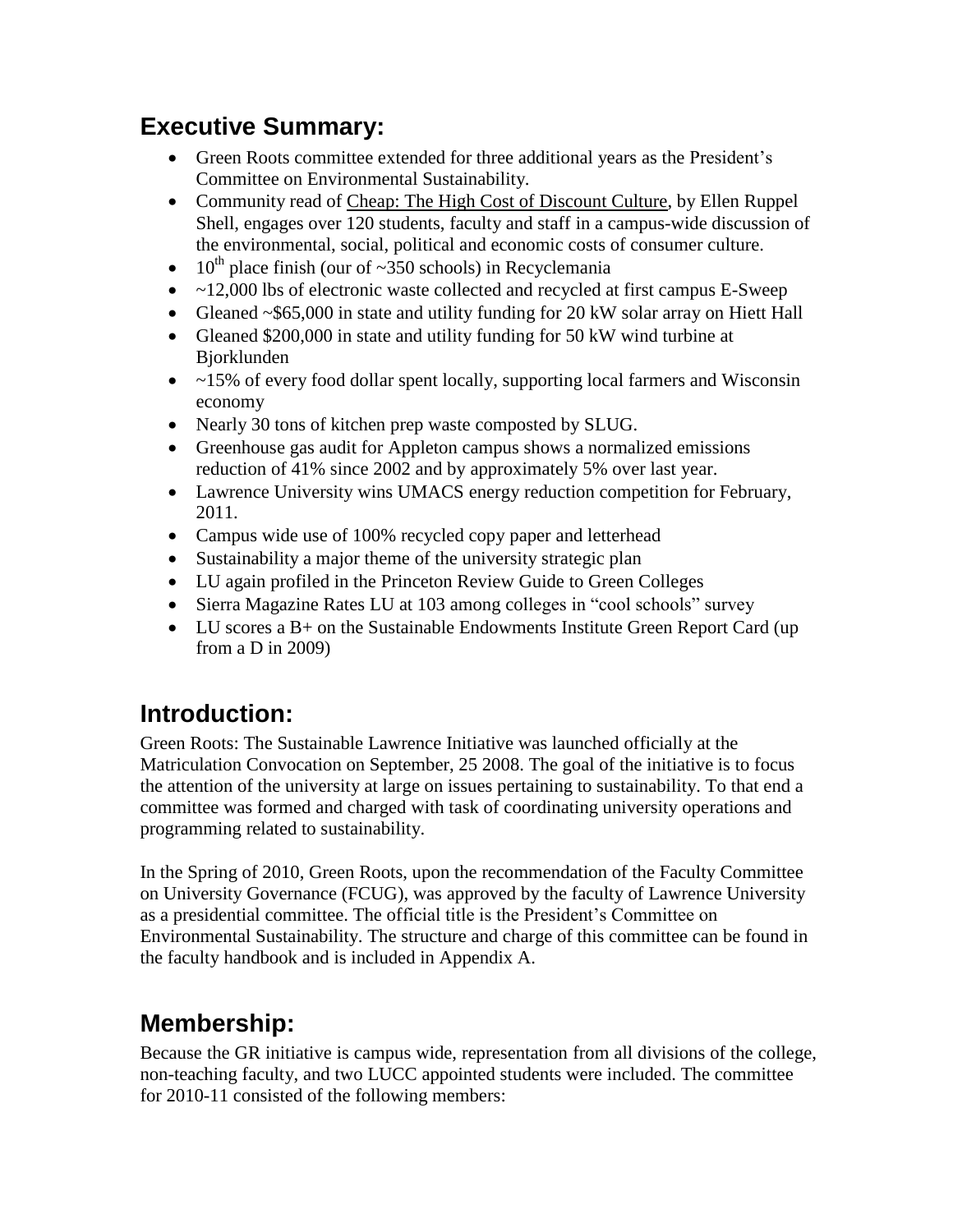Jeff Clark (Geology and Environmental Studies)\* Andrew Knudsen (Geology and Environmental Studies)\*\* Jason Brozek (Government and Environmental Studies) Joe Gregg (Mathematics and Computer Science)\*\*\* Greg Griffin (Campus Center Director) Dan Meyer (Director of Facilities Services) Patrick Miner (Greenfire; LU '11) Will Meadows (LUCC; LU '13)

\*Faculty Associate to the President \*\*Terms I and II only \*\*\*Terms I and III only

# **Summary of 2010-11 Academic Year Activities, Initiatives, and Accomplishments:**

With guiding principles established in the first year, the committee continued its review of university operations in the eight following areas; Water, Food, Buildings, Curriculum, Energy, Waste and Recycling, and Transportation. Within each of these areas the committee worked to identify and prioritize opportunities. In our efforts to coordinate sustainability efforts and to publicize them, we present all activities of which we are aware in each of the focus areas. In many instances Green Roots worked in collaboration with students, faculty, and existing campus groups like Facilities Services, ITS, Dining Services, Greenfire, LUCC Committee on Environmental Responsibility, Communications, and Admissions.

## *Water*

Water use on campus is driven by five primary sources – laundry facilities, showers, toilets, dining services, and grounds keeping. Conservation practices were initiated in 2008, including a decision not to serve bottled water on campus. Additionally, Bon Appétit is using modern, water-efficient appliances as part of the new dining facilities in the Warch Campus Center (WCC). This is in addition to the other water-efficient fixtures that were installed as part of the Campus Center's construction. The WCC scored 4 out of 5 possible points in the LEED Water Efficiency Category, including points for water-efficient landscaping, water-efficient appliances, and overall reductions in expected usage. Without major investment in infrastructure or facilities, the efficiency of water use on campus is now primarily an issue of behavior.

The main residential uses of water are in showers, laundry, and flushing toilets. Unfortunately, not all residence halls are individually metered for water usage which makes comparison between halls and identification of high use areas difficult.

Toilets are replaced with low flow models (according to state building code) whenever renovations are made. Low-flow shower heads were explored, but there were concerns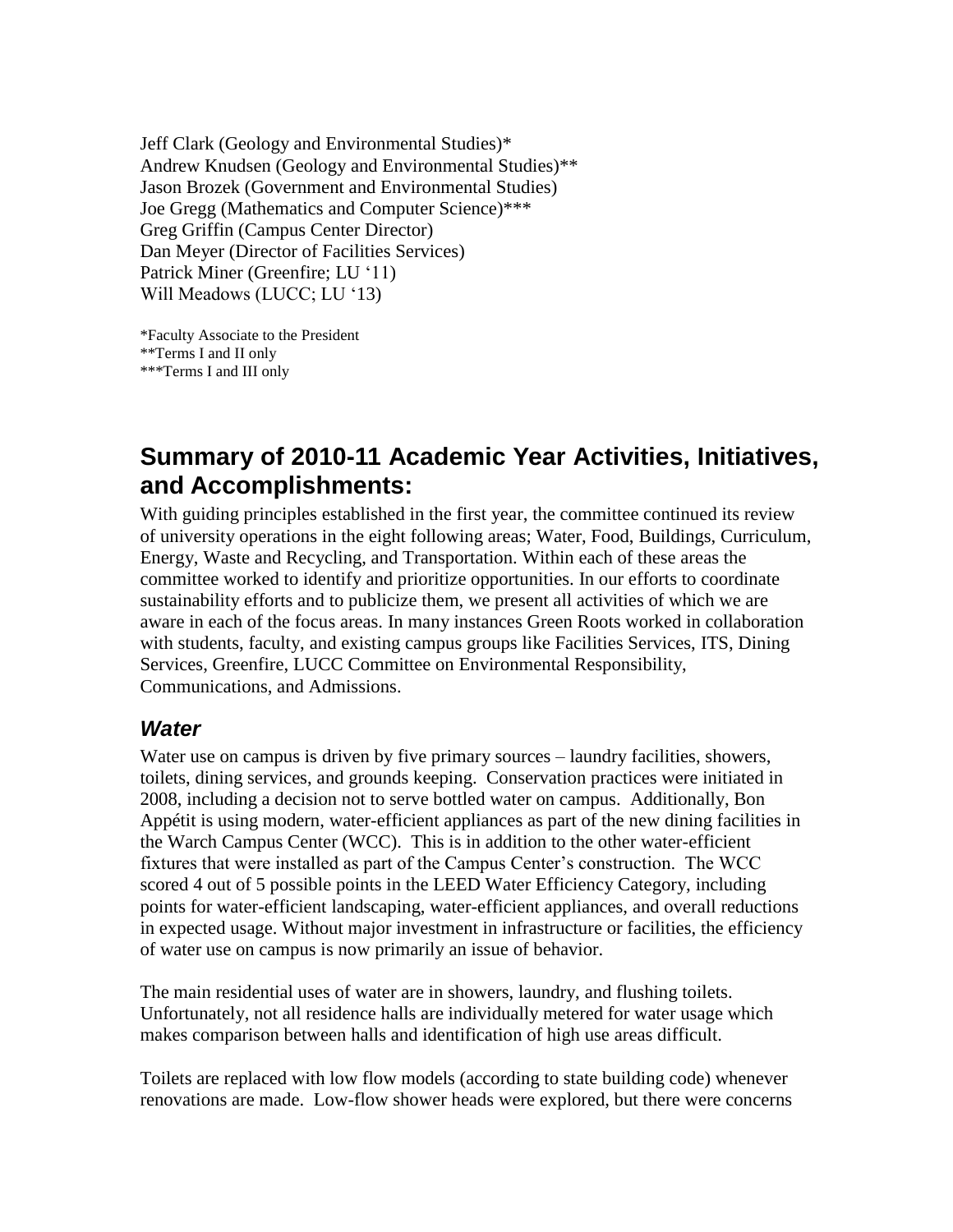that (1) the initial financial outlay to fit every shower in the student residence houses and halls was not feasible, and (2) in the past, low-flow heads were replaced by students with less efficient showerheads. However, as existing showerheads wear out and replacements are purchased, the provisional Green Purchasing Policy (see below) requires Facility Services to purchase and install low-flow models. Likewise, the recently-adopted Building and Renovation Policy (see below) encourages new construction and major renovations on campus to meet LEED Silver or similar certifications, of which a major component is water efficiency. The recent renovations on campus (the Wellness Center, Trever and Plantz halls) all included low-flow, highefficiency water fixtures, in line with the new building policy.

Campus laundry facilities are maintained by Mac-Gray Intelligent Laundry Systems. All washing machines and driers provided by Mac-Gray are high-efficient, Energy Star-rated appliances. As a corporation, Mac-Gray is committed to sustainable practices, including water conservation. They note on their website that managing environmental impact, "is a corporate priority that calls for knowledge, and the commitment of our employees and business partners to treat the environment with a sense of responsibility."

The main buildings and grounds use of water comes in irrigating the athletic fields and the Sustainable Lawrence University Garden (SLUG). In 2008, Megan Bjella presented ideas about water usage on athletic fields, developed as part of an independent study project. At this time, the Athletic Department recommends against cessation of watering on athletic fields, because of the need to maintain high-quality and safe playing surfaces. However some fields like the softball and baseball fields will be not be watered during the summer because they will not be used for competition until the next spring. The Football and Soccer Fields, however, need to be maintained throughout the summer. Other lawns around the campus are not watered regularly. SLUG has adopted a water efficient drip irrigation system for approximately  $\frac{1}{2}$  of the garden. Oren Jakobson, the student manager of SLUG for 2010-11, reports that the company that manufactures this drip irrigation system does not support the type of intensive planting that SLUG does, and for the foreseeable future, drip irrigation will need to be supplemented with traditional watering. A rainwater harvesting system has been set up to capture rainwater from the 12"X24" garden shed.

Future Work (completed work from previous year(s) by check mark):

- $\checkmark$  Investigate installation of low-flow shower heads
- $\checkmark$  SLUG to implement drip irrigation as feasible
- Incorporate water conservation into the final Green Purchasing Policy
- Implement water conservation measures are part of building renovations (as suggested in sustainable building policy – see below)
- Detailed accounting of water use
- Water meters in all residence halls
	- o Target high-use facilities for further investigation
	- o Hold a water-saving contest between residence halls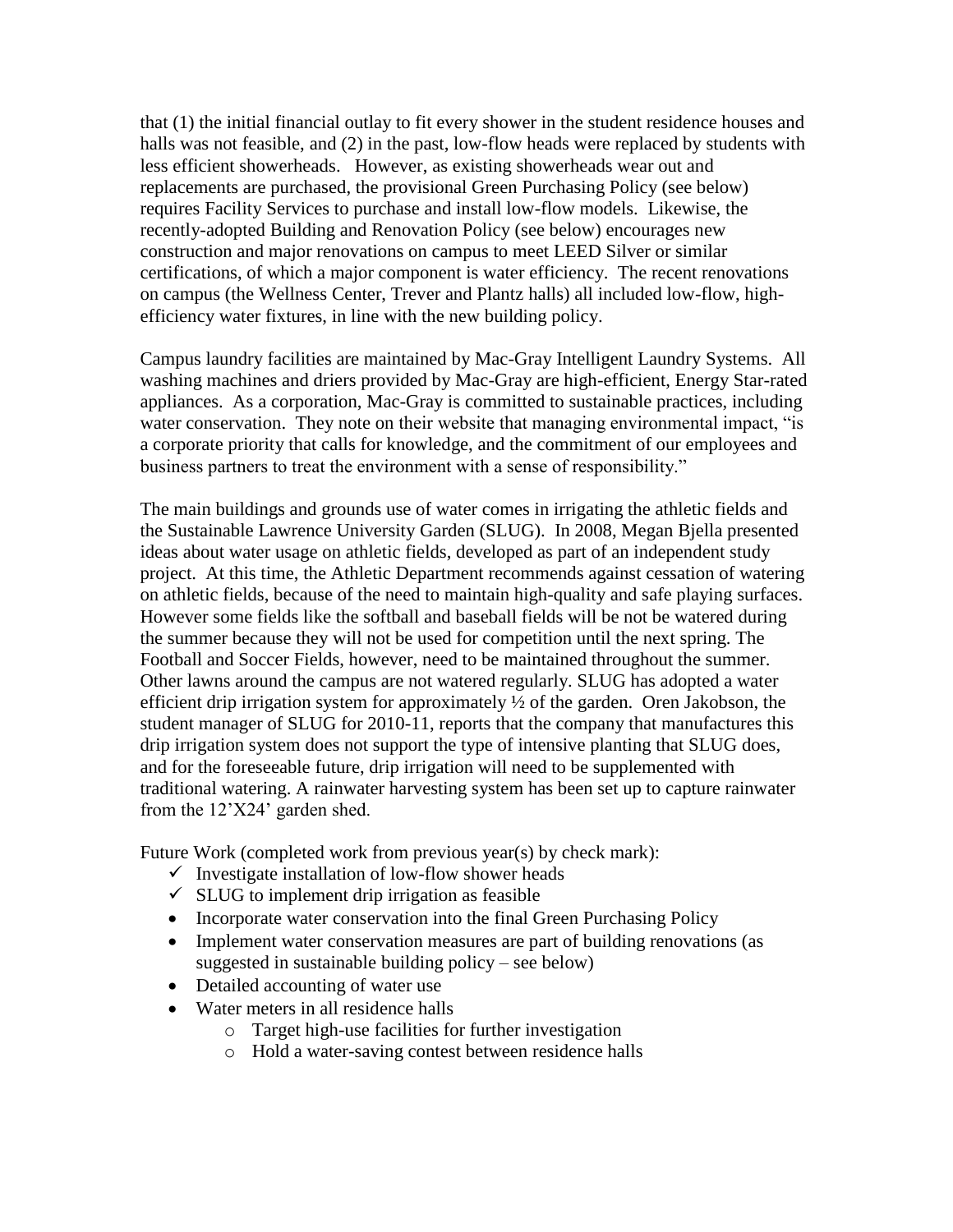# *Food*

In the fall of 2009, Lawrence University partnered with Bon Appétit (BA) to provide institutional food service. Their mission statement is to *make food choices that celebrate flavor, affirm regional cultural traditions, and support local communities without compromising air, water or soil, now and in the future.* Specifically, they have a corporate goal of sourcing at least 20% of the food purchased from a 150 mile radius. Approximately 8% of food purchase was local for the 2009-10 academic year. This improved 15.5% in 2010-11 and they should reach their target of 20% in 2011-12. Other highlights of the year include:

- Eliminated all plastic knives, spoons and forks from Café
	- o Replaced with FSC certified wooden cutlery
- Partnered with Greenfire for a month-long re-useable coffee mug campaign
- Added the following local/sustainable vendors:
	- o Gebhart Organic Beef
	- o Century Sun Oil (Organic Sunflower Oil)
	- o Riese Hog Farm
	- o Hidden Valley Farm (Lamb)
	- o Grassway Organic Turkey
- Replaced "box Lunch" program with a plated box lunch that uses zero disposables
- Reduced the use of plastic "to go" containers by switching to paper bags and paper wraps in the Café and bron bag lunches in Kate's

BA also runs innovative campaigns in its dining halls such as the Low Carbon Diet and a Food Waste Minimization program (see [www.bamco.com/page/3/sustainable-food](http://www.bamco.com/page/3/sustainable-food-service.htm)[service.htm\)](http://www.bamco.com/page/3/sustainable-food-service.htm). Collaboration between SLUG and BA diverts some 30 tons of kitchen prep waste per year from the landfill to the SLUG compost operation. BA has also worked with GR by eliminating the sale of bottled water and providing BPA-free reusable water bottles. Efforts to minimize packaging and waste generated primarily at the snack bar are ongoing. Reusable clam-shells are available for a one-time \$4 purchase, but they were rarely used last year. This year an additional \$0.25 discount was given to diners who used the clamshells for carry out. Reusable stainless steel hot-beverage containers are also available for purchase in WCC. Greenfire helped promote the use of these (or any reusable hot beverage container) by giving discounts to beverages purchased with the mugs for the month of February.

The ENST 300 Symposium on Environmental Topics class conducted an intensive assessment of food waste at Andrews Commons. The weights of plate scrapings at total of four lunches and four dinners were recorded over a two-week period. Drinks were not measured. The results indicate that the per capita food discard is fairly consistent between lunches and dinners. With a mean of 2.9 ounces and a high and low of 4.4 oz and 2.2 oz respectively. These data are within the range of previous year"s plate scrapings conducted by Greenfire using a slightly different methodology. Greenfire found an average per capita waste of 2.6 oz in 2008-09 and 2.4 oz in 2009-10. These amount to approximately 250-300 lbs of waste per meal. This waste is compostable and could be diverted from the wastewater stream (all food waste goes into a garbage disposal and becomes part of the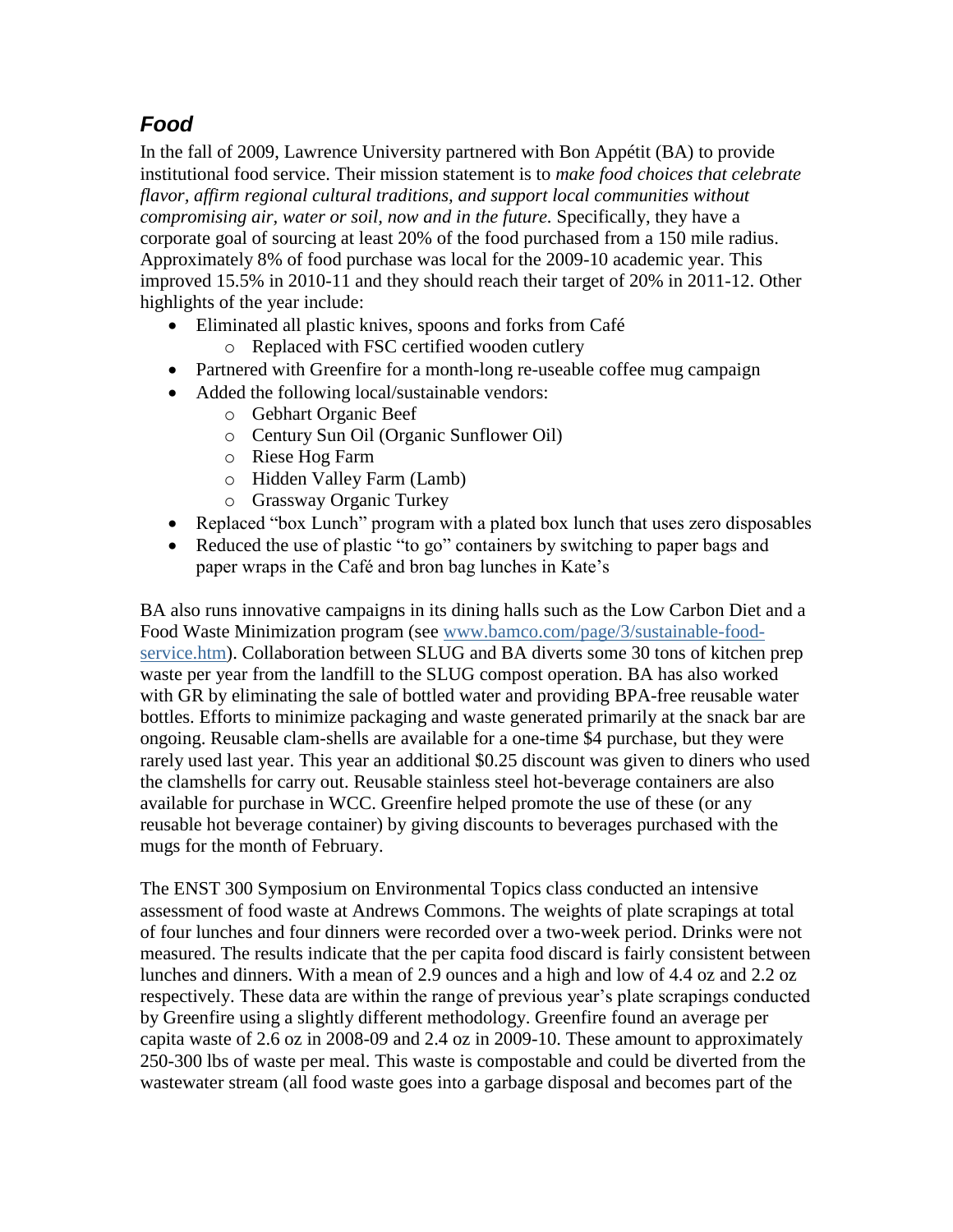water waste stream). An industrial composter with the capacity for this level of waste would cost approximately \$60,000, and at this point is not economically feasible.

Future Work (completed work from previous year by check mark):

- $\checkmark$  Investigate large scale composting to include post-consumer waste (see also section on waste reduction below).
- Record post-consumer waste for at each meal for  $2-3$  weeks.
- Continued collaboration with Bon Appétit
	- o Improve communication between customer and green dining options (e.g. clamshells, re-useable hot and cold beverage containers.
	- o Increase to 20% purchase of local foods

## *Construction, Renovation and Maintenance of Buildings*

The Gold LEED-certified Warch Campus Center officially opened in the fall of 2009. As the campus moves into a renovation phase over the next decade the committee discussed the opportunities that would come with retrofit of existing buildings. The end result was the following sustainable building policy, which was endorsed by the president's cabinet:

"Ongoing building maintenance and operation as well as renovation shall incorporate principles of sustainable design, building, and operation including energy efficiency, indoor air quality, water conservation, construction site and waste management, and use of local materials. All new construction shall be designed to meet or exceed LEED Silver standards or at an equivalent level to those of a comparable rating system."

This policy has already been implemented in a number of new and ongoing building renovations, including the use of high-efficiency LED light fixtures in Coleman Hall and the Wellness Center, recirculated-heat HVAC systems in the bathrooms of Trever and Plantz Halls, and low-flow water fixtures in those renovations. Additionally, the policy helped inform a thorough energy audit and renovation plan for Wilson House and SLUG house, conducted by Jacob Esch ('11) in the summer of 2010.

As the university moves forward with additional new construction and building renovations, the building policy will become increasingly important. Practices are being put into place to inform bidders, contractors and subcontractors of this policy so they can include our goals into their estimates.

Additionally, as we move forward with construction and renovation, the issue of waste is significant. On this front, students in the ENST 300 symposium on waste reviewed current practices to ensure the continuation of currently sustainable practices and proposed a system to better record and track post-renovation materials flows.

Future Work (completed work from previous year by check mark):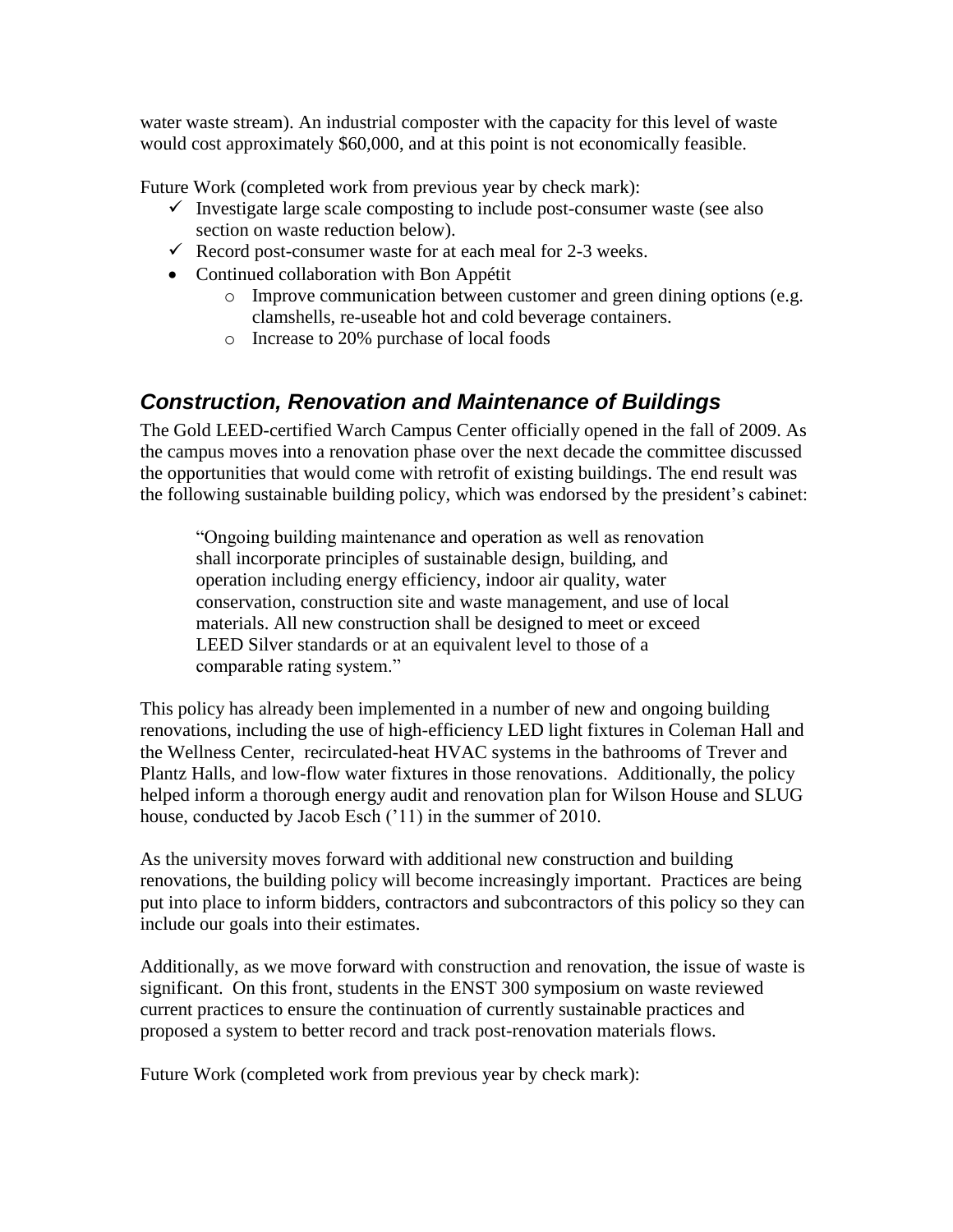- $\checkmark$  Develop a policy that can be used to guide new campus construction and renovation (including waste disposal) according to sustainable principles
- Revisit recent remodels like Youngchild to see if it is LEED or Energy Star equivalent.
- Compare performance of WCC to like buildings in similar climatic settings.
- Develop a plan and model for retrofitting small houses and dorms.

## *Energy*

The historic energy use data and greenhouse gas emission inventory for main campus was updated to include the 2010 calendar year. Current and historical data back to 2002 on use of natural gas and electricity, demographics of the university, building sq. footage was gathered in consultation with Facilities Services and the Office of Institutional Research. Information on the mix of energy used to generate electricity was supplied by Randy Sable of WE Energies. These data were analyzed using the Campus Carbon Calculator™, a tool developed by Clean Air-Cool Planet Inc. This is the accepted methodology by which over 600 colleges and university track and report their carbon emissions to AASHE.

An analysis of our emissions sources last year indicated that the vast majority of  $CO<sub>2</sub>$  is was produced through the use of electricity and natural gas for the main campus. Bjorkluden has been has not yet been included in the analysis, but will likely be added in next year so that the influence of the wind turbine can be assessed. Based upon last year's data, travel made up approximately 10% of our emissions. Other institutions of similar size report that these will make up 10-15% of the carbon emissions. The contributions from these sources are relatively low, problematic to track, and difficult to mitigate, so we have excluded them from the present analysis. We believe that efforts directed at reducing the use of electricity and natural gas (heating and hot water) will have the largest proportional effect on reducing our carbon foot print.

Lawrence has reduced its scope 1 and scope 2 (natural gas and electricity) gross greenhouse gas emissions by approximately 27% since 2002 (Figure 1). On a per square foot basis greenhouse gas emissions have dropped 41% over the same time period. Some of this reduction is due to a change in the fuel mix that Wisconsin Energies (WE) uses to make electricity (Table 1). With the exception of our purchase of renewable energy directly through WE, the energy mix is beyond our control. Within our control, however is how much energy we use on campus. In the past 9 years we have made great strides towards energy efficiency, which have directly reduced our greenhouse gas emissions. Moreover we have begun to produce some of our own energy on campus.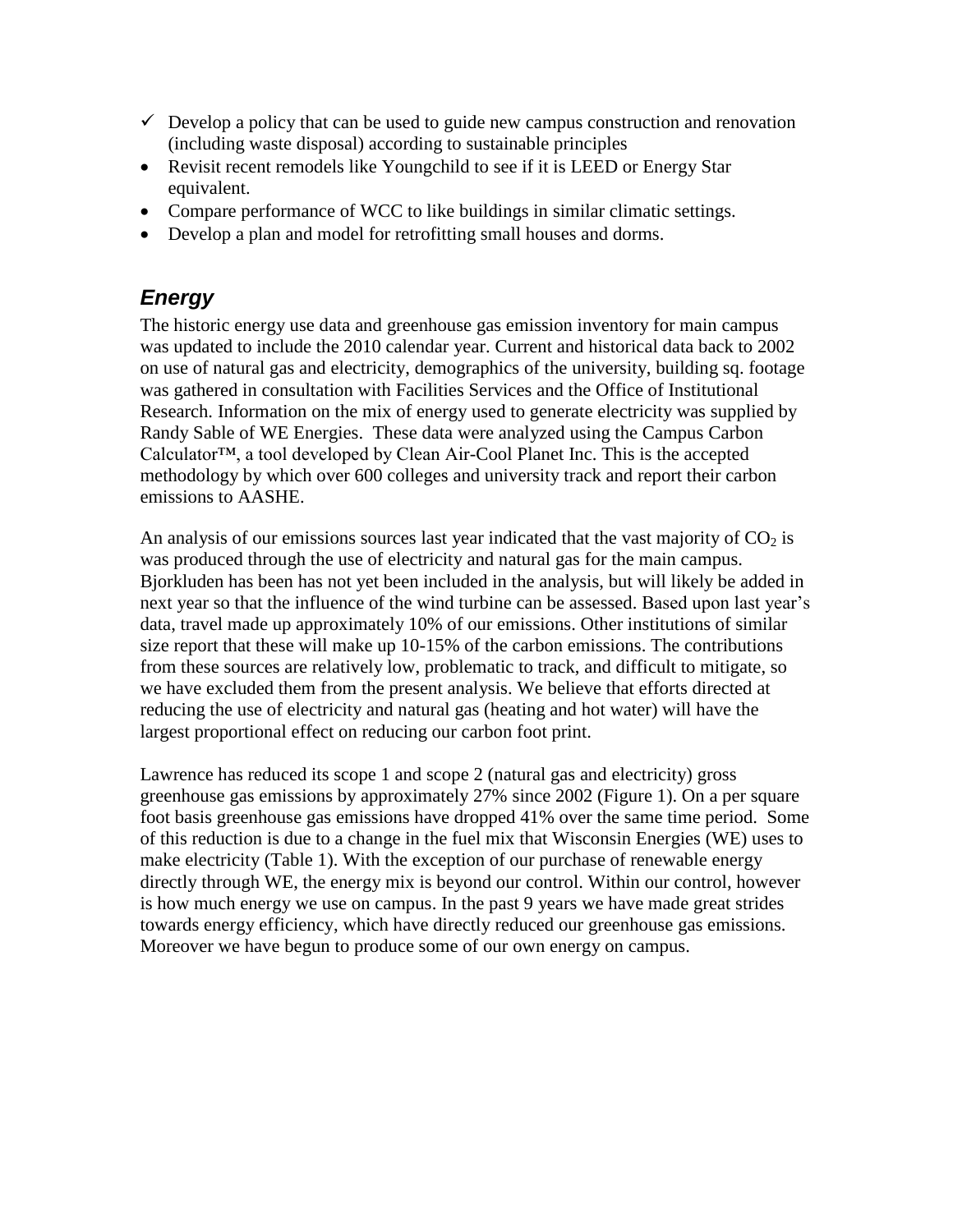

Figure 1: Scope 1 and Scope 2 equivalent carbon dioxide emissions of Lawrence University in metric tons (MT) per year. Analysis does not include emissions due to travel or the operation of Bjorklunden.

The use of electricity and natural gas at the Appleton campus has decreased over the last 9 years by 2% and 45% respectively (Figure 2). During that same time period, however building square footage increased by 16% with the addition of Hiett Hall in 2003 and the Warch Campus Center in 2009. Temperatures also change from year to year as reflected by the heating degree day trend line (Figure 2). Normalizing the total energy use data by square footage and temperature proxies (HDD and CDD – cooling degree day) allows direct comparison between years (Figure 3). These data indicate a 43% reduction in combined energy use per square foot per  $HDD + CDD$  since 2002. This suggests that our efficiency in energy use has improved over time.

| Year | Coal | <b>Natural Gas</b> | <b>Nuclear</b> | <b>Renewable</b> | $CO2$ Per Megawatt Hour <sup>1</sup> |
|------|------|--------------------|----------------|------------------|--------------------------------------|
| 2001 | 70%  | 1%                 | 28%            | 1%               | 1659.7                               |
| 2002 | 69%  | 1%                 | 29%            | 2%               | 1646.2                               |
| 2003 | 70%  | $0\%$              | 29%            | 1%               | 1624.3                               |
| 2004 | 71%  | $0\%$              | 28%            | 1%               | 1669.2                               |
| 2005 | 71%  | 4%                 | 25%            | 1%               | 1644.4                               |
| 2006 | 64%  | 5%                 | 30%            | 1%               | 1568.5                               |
| 2007 | 64%  | 7%                 | 28%            | 1%               | 1610.4                               |
| 2008 | 65%  | 7%                 | 27%            | 1%               | 1646.5                               |
| 2009 | 55%  | 8%                 | 32%            | $5\%*$           | 1,469.2                              |
| 2010 | 57%  | 9%                 | 29%            | 5%               | 1616.0                               |

<sup>&</sup>lt;sup>1</sup>Sabel, Randy, Wisconsin Energies. Personal communication, March 2010.

 $\overline{a}$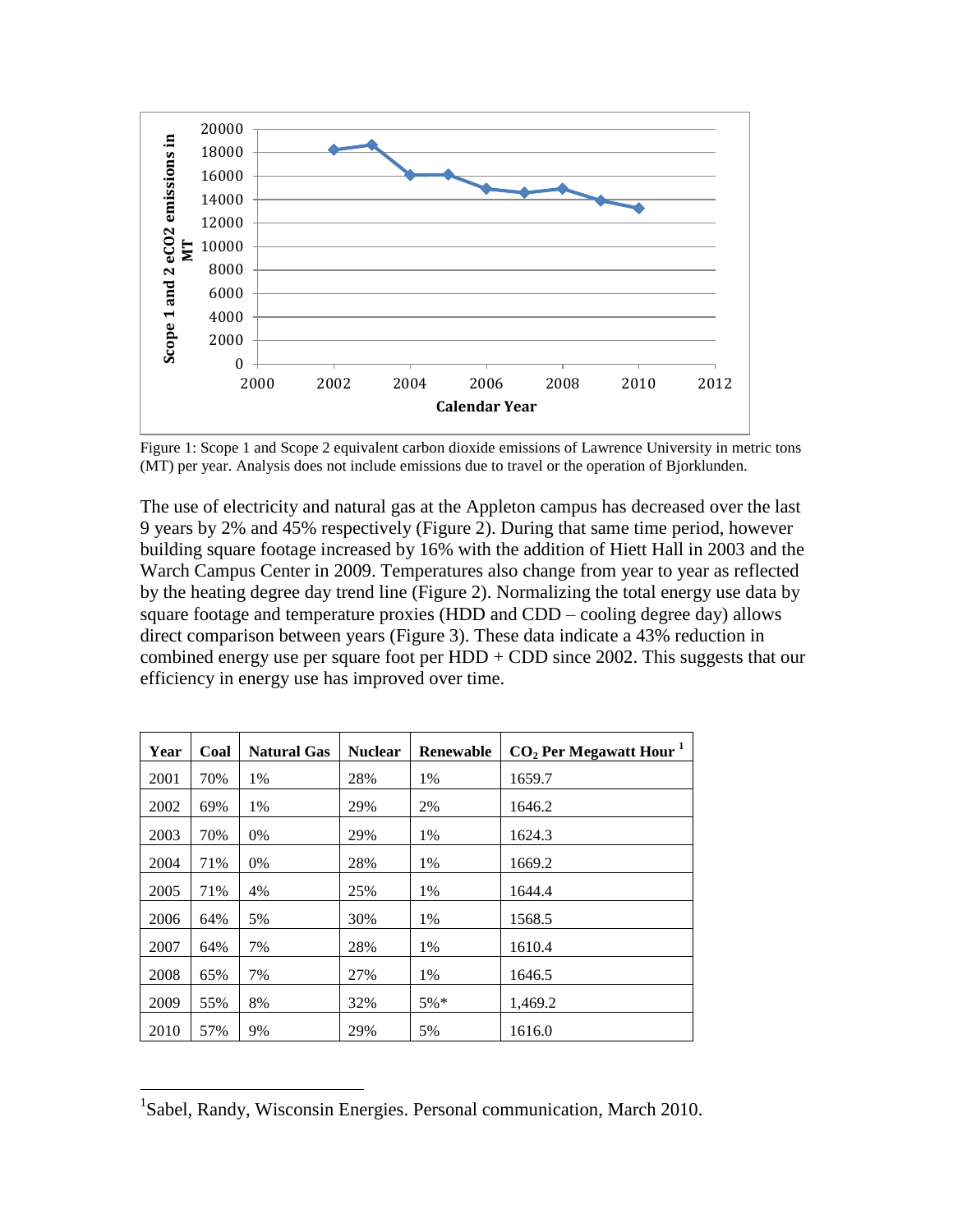Table 1: Wisconsin Energies Fuel Mix and Carbon Dioxide emitted Per Megawatt Hour . Data provided by Randy Sabel of WE. \*In 2009-10 2% of the energy mix came from renewable sources and Lawrence University purchased an additional 3% for use in the Warch Campus Center.

The biggest reductions are clearly on the use of natural gas. Electricity consumption has remained flat in the past 9 years. However, this is against a backdrop of an enlarging campus community. The student body has increased by 12% over that time period. When this is considered there is a reduction of approximately 13% in electricity consumption and nearly a 50% reduction in combined energy use per square foot per  $HDD + CDD$  per student since 2002.

Improved efficiency in natural gas use can be attributed to three main factors. First, both the WCC and Hiett hall were built to at least LEED silver standards (though certification was not sought for Hiett). Our new buildings are simply more energy efficient than the older ones and this underscores the importance of adding energy efficiency measures in all building renovations and new buildings. The second factor is the move to a distributed rather than a centralized heating system, which started in 2005-06. The most recent change was the implementation of a new HVAC policy in April of 2009 and the change in academic calendar in which the campus is closed from Thanksgiving until just after New Year's Day. Together these changes reduced consumption of natural gas by  $\sim 10\%$ over 2008 (normalized by HDD).

It deserves mentioning that these reductions in energy consumption save the university large amounts of money. If consumption since 2002 grew proportionally to the size of the institution, the university would be spending roughly twice as much on energy today (not adjusted for changes in energy prices).



Figure 2: Historical trend of energy use electicity and natural gas (our two primary contributors to  $CO<sub>2</sub>$ emissions) and heating degree days for each year. MMBTU = 1 mega btu = 1 decatherm.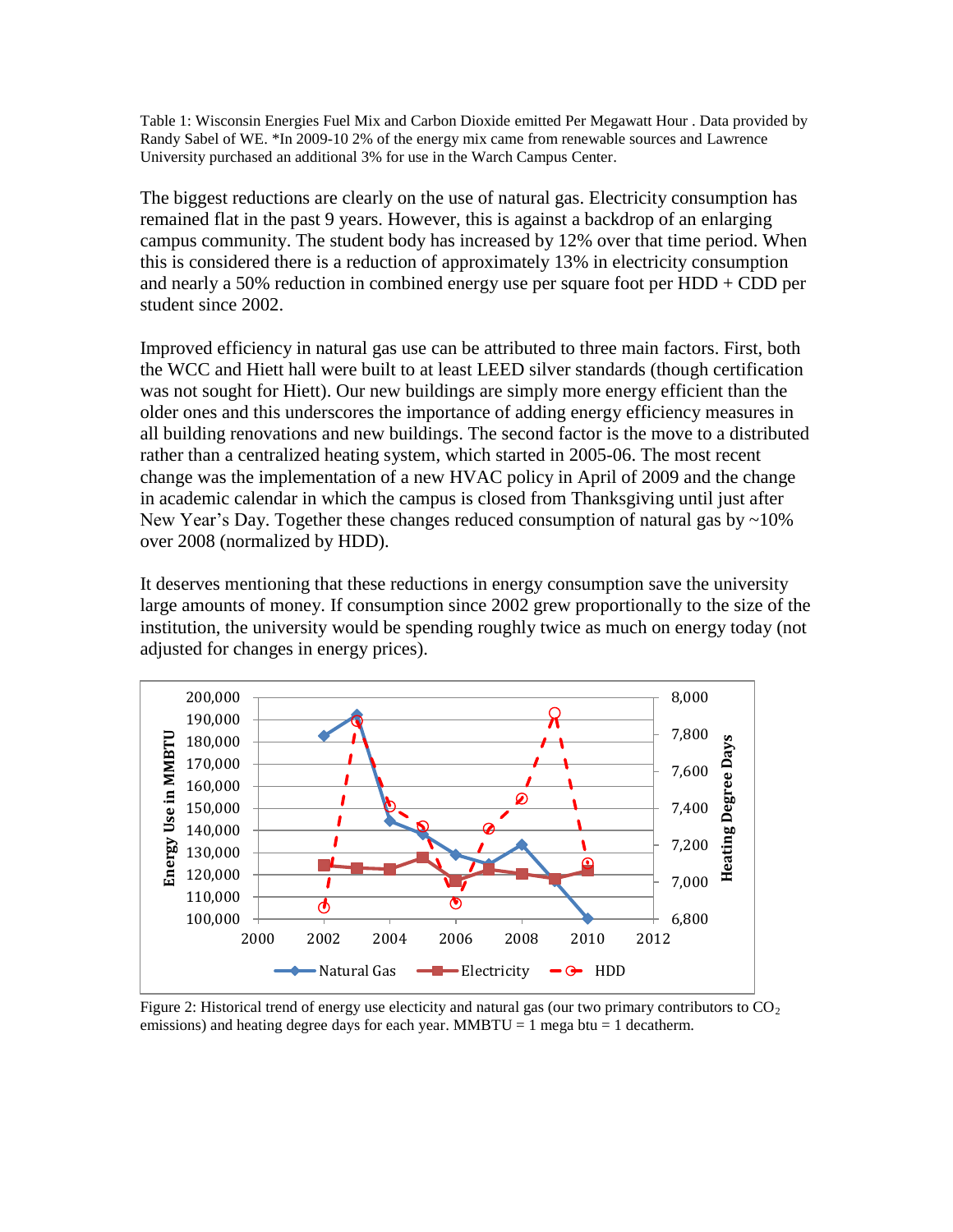

Figure 3: Combined natural gas and electicity expressed as megaBTUs (decatherms) from 2002 through 2010. The energy use has been normalized by square footage and the summ of heating degree days (HDD) and cooling degree days (CDD).

In April 2011, WE Energies conducted an energy audit that included all of the primary residential, academic and administrative buildings on campus. The auditing team observed current practices and made recommendations across eight categories, including building envelopes, lighting fixtures/controls, food service, information technology and future construction. Recommendations were categorized according to estimated cost, availability of rebates/external funding, and size of impact. The lengthy final report will be a valuable resource to focus our energy conservation efforts as we move forward.

Thus far reductions in electricity consumption have not been on pace with those for natural gas. A few trial efforts like a "slay the vampires" campaign against devices that draw power when on standby mode was launched in the fall of 2009 and Instructional Technology Services has experimenting with smart power strips that are on motion sensors. The effects of these pilot projects are too small to measure. However, as per the WE Energies auditors suggestions, replacing all lighting with lower wattage fluorescents (or LEDs) should be phased in and all lecture halls should be equipped with motion sensors and timers to control lights when not occupied.

Facilities Services and Green Roots continue to search for "low-hanging fruit" in the realm of energy efficiency. For example, all small house attics will be insulated this summer in conjunction with updated fire suppression systems and the steam lines in the boiler house received new insulation. More significant additional reductions in energy use will require substantial investments in infrastructure such as placing the Music Drama center on its own boiler system and investments in on-site production of energy such as renewables and co-generation. However, there are potentially large gains by engaging the student body in energy conservation measures, rather than relying simply on infrastructure.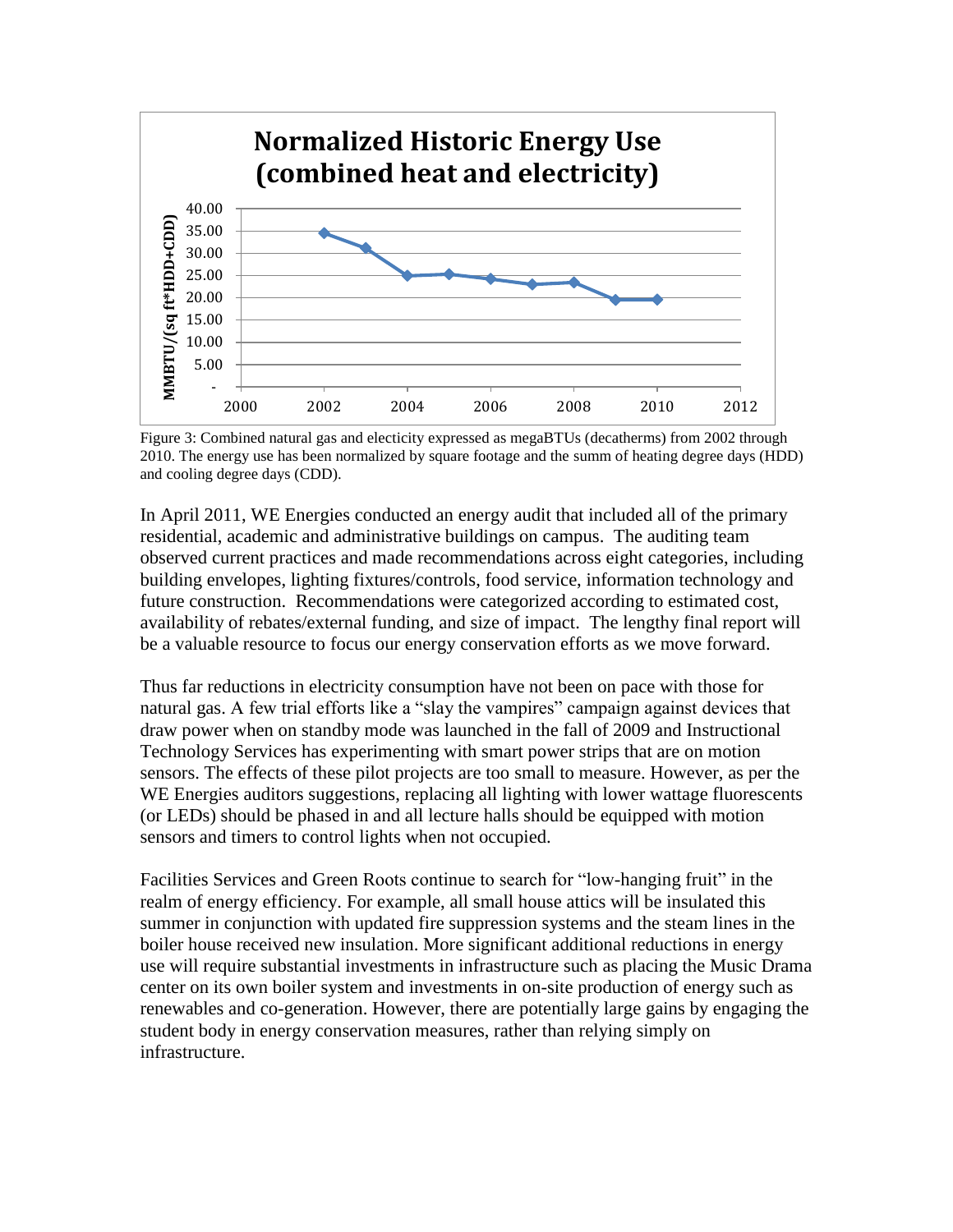Campus energy reduction competitions during the year might lead to additional reductions in energy use for heating and electricity. Each of the seven major dorms is scheduled to be metered individually by the start of the 2011-12 academic year. (Another suggestion of the WE audit.) Once in place these meters will allow real time monitoring of energy use and can be used to gauge per capita consumption among the dorms. Moreover each dorm"s energy usage could be displayed on a website for easy comparison. A display in the common space of each dorm and at the WCC would serve as a reminder of how much energy is being consumed. Research has shown that this type of feed back results in 5-10% savings in energy usage, simply because people can see what they are using in real time (Darby, 2006). Our own experiment with small houses last year gleaned savings of 10-20%. Connecting students with the impact of their lifestyles, in a fun but meaningful way, could also result in significant energy savings.

### *On-site energy production:*

In the 2009-10 academic year the university commissioned professional assessments of three different renewable energy systems, solar photovoltaics, solar thermal, and wind power at Bjorklunden. Two first-year students, Austin Federa (LU "13) and Will Meadows (LU"13) worked with Northwind Renewables to assess the feasibility of installing photovoltaics on campus. The students also worked with this committee to apply for external grants from WE Energy and Focus on Energy. Together they garnered approximately \$18,000 in funding. The remaining \$10,000 was funded by Facilities Service, Green Roots, and LUCC. A relatively small 2.94 kW solar array for use in courses was installed over the week of April  $19<sup>th</sup>$  and began producing power in May. To date the array has generated over 4,700 kWh of electricity and reduced our  $CO<sub>2</sub>$ production by nearly 5 tons.

In January of 2011, Samuel Flood (LU 11) suggested that Green Roots get in touch with Solar Innovations Inc. This company offers attractive deals to non-profits and schools for PV systems up to 20 kW. Green Roots penned grants to the state program WI Focus on energy, and to WE energies and amassed approximately \$65,000 in funding (Note: shortly after securing these funds WE eliminated this grant program). This, combined with a non-profit rebate through Solar Innovations, brought the final cost of the 20 kW array down to ~\$12,000. Installation on Hiett Hall began in mid-July 2011 and will be operational by the time new students arrive on campus in September. The payback on the initial investment is ~6 years over a useful life span of 30-40 years.

Based upon an initial independent study project by Steve Schnorr (LU"10), a wind assessment of the Bjorklunden property was performed by Kettle View Renewable Energy. Bjorklunden was chosen over the main campus due to space limitations at the main campus, city ordinances against such structures, and because the wind resource is superior along the lakeshore. The assessment indicated that a refurbished 95kW unit would produce approximately  $\frac{1}{2}$  of the lodge's electricity and would have a payback of just over 7 years with state and utility incentives. Unfortunately the refurbished units are very difficult to acquire, so in the fall of 2010 we shifted focus to a new 50kW Endurance E3120. The Development Office managed to raise ~\$170,000 by Dec of 2010. Grants from Focus on Energy and the Door County utility WPS were fully funded, brining the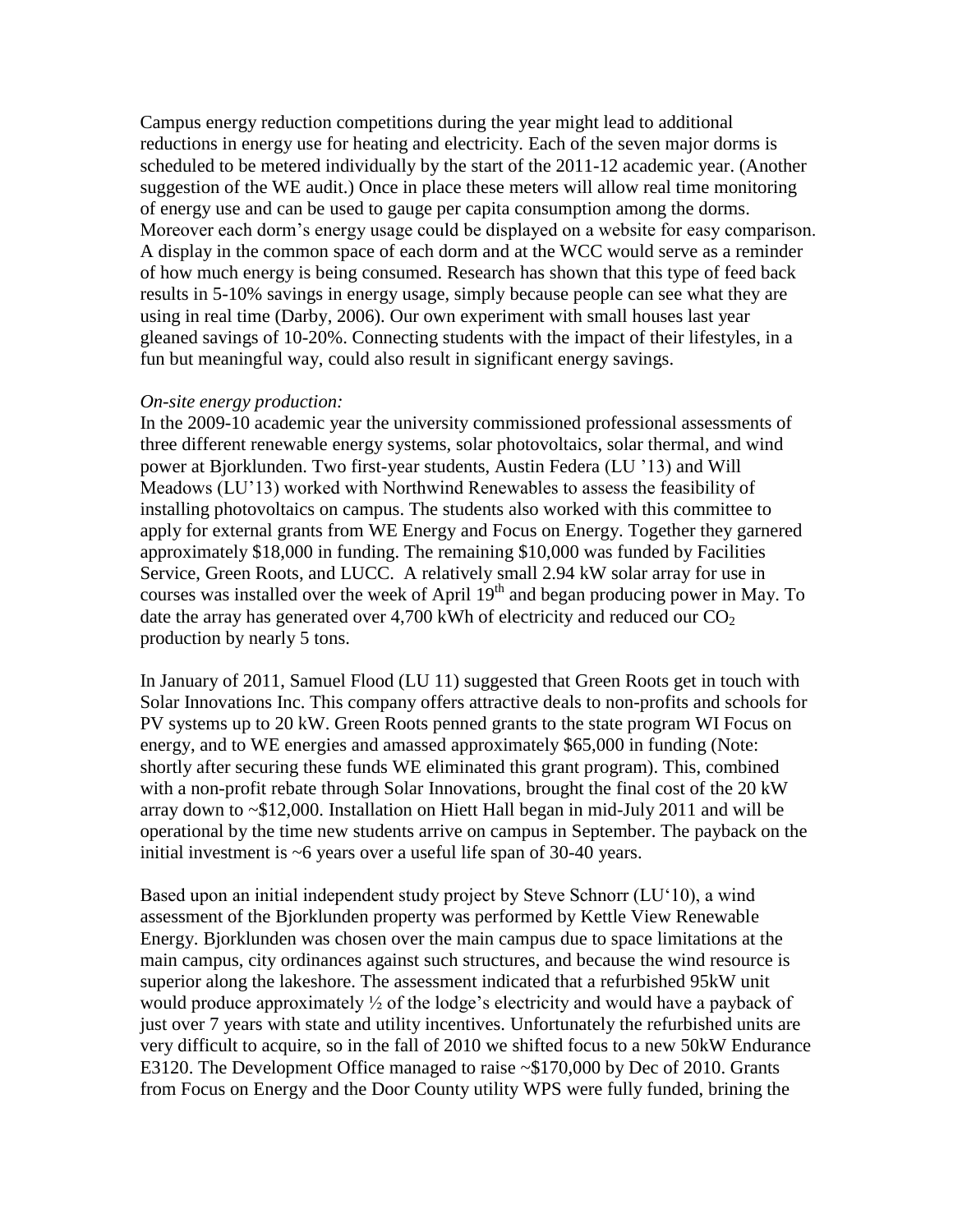total to \$370,000. Work will begin on the turbine in the summer of 2011, with commissioning expected in late fall. The payback is estimated to be  $\sim$ 12 years with a life span of 20-30 years.

Three other feasibility studies were initiated in 2010-11; cogeneration, solar thermal, and wind at Alexander Gymnasium.

The study of installing a co-generation system on the existing LU boiler system suggested that this option was not cost effective at this juncture. If the boiler house and boilers are ever upgraded co-generation should be re-explored.

A solar thermal assessment was performed also by Northwind Renewables in May of 2010 to determine the effectiveness of offsetting some of the Buchannan Keiwitt center's pool heating. The study showed that a solar thermal array on top of the wellness center could supply ~10% of the heat needed, and would have a payback period (after state and utility rebates) of approximately 7 years. However because our utility no longer offers monetary support for renewables this option is no longer economically feasible under the present Focus guidelines. If those guidelines change, or if WE changes their stance, then this might be the best future option for renewables.

A wind site assessment was performed by West Wind Renewable Resources for the practice field at Alexander Gymnasium. The site assessor noted that the site has good wind speed, particularly for a site within city limits, and wind power for Alexander Gymnasium is feasible. As noted, however, the termination of the WE grant program makes funding very difficult. If the grant program returns in the future, we suggest further investigating the possibility of small, tilt-up turbines (like those produced by Renewegy, a manufacturer based on Oshkosh). In addition to an attractive payback period, turbines in this location would make a visible public statement about our commitment to sustainability.

Future Work (completed work from previous year by check mark):

- Review HVAC policy implementation
- Develop a series of BMP for office/room heating and cooling.
- Residence Life training (heating/cooling, recycling, etc.)
- $\checkmark$  Work on a vampire voltage elimination campaign
- $\checkmark$  Continue exploring possibility of wind power at Bjorklunden
- "Turn it off" campaign with stickers on bathroom and other switches not already on motion sensors.
- Meter all residence halls
- Put Music and Drama center on own boiler
- Upgrade air handler in Science Hall
- Upgrade lighting across campus
- Install motion sensors/timers in all lecture halls
- Assess feasibility of cogeneration
- Assess feasibility of solar hot water heater for pool.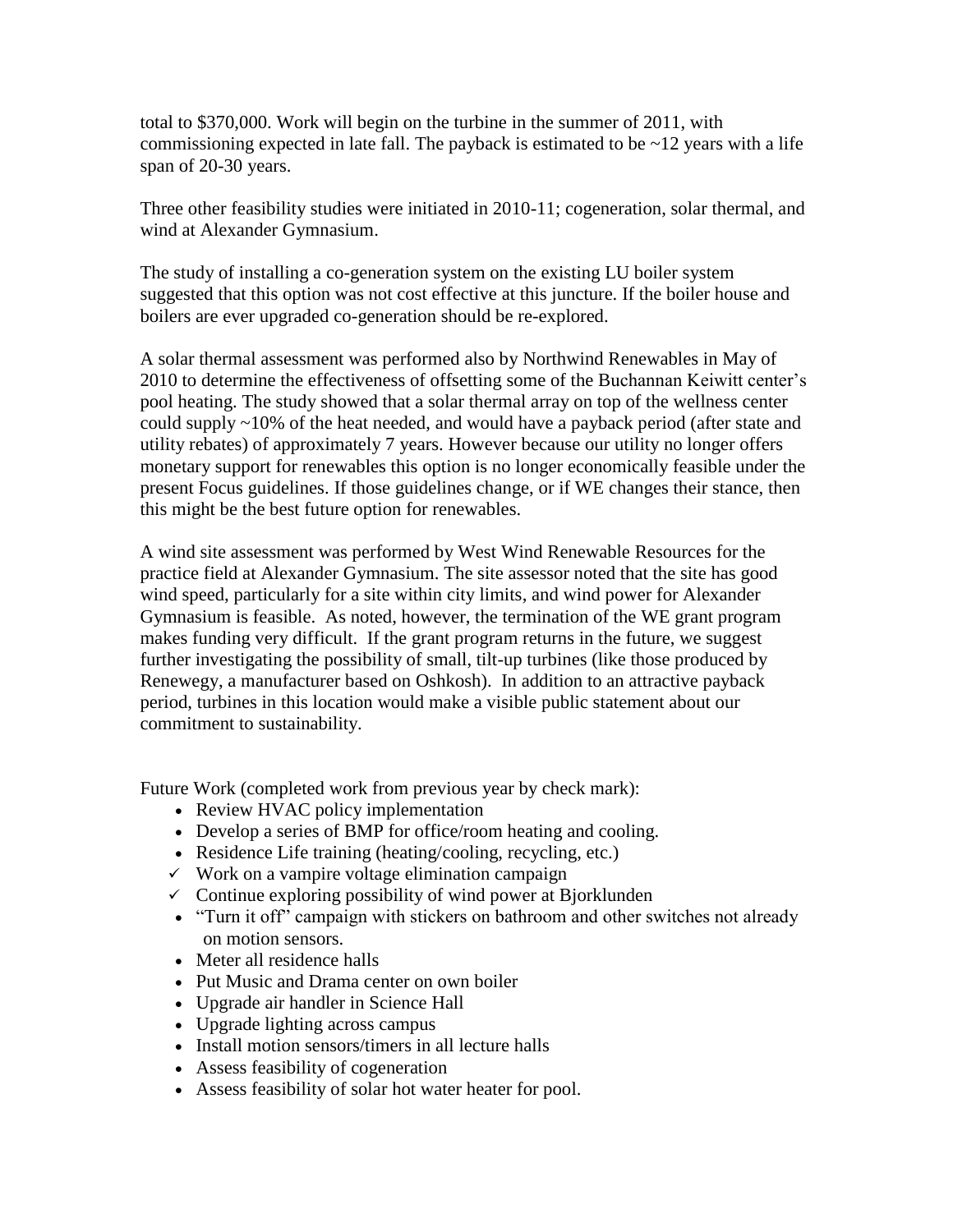Continue assessing feasibility of wind power for Alexander gymnasium.

# *Waste Reduction and Recycling*

Our waste diversion rate as reported by Waste Management remained at 32% this year. These figures are misleading because they are based on the volume of the containers and the number of times it is emptied to determine the cumulative amounts. Unfortunately this system is inadequate for recording our actual waste production and documenting the effects of any changes. However, the ENST 300 Symposium on Environmental Topics class explored the broad characteristics of our solid waste stream and proposed innovative solutions to some of our problems.

The ENST 300 class conducted a university-wide waste audit in the winter of 2011.Three dorm buildings, three academic buildings, the Warch Campus Center, outdoor receptacles, and those from a basketball game were chosen to represent a point count of Lawrence University"s waste stream. The results indicate that 18% by weight of the contents of garbage cans was recyclable and that 37% was compostable (Figure 4). Of the recyclables paper and plastic make up the largest proportion. Bags designated as recyclable material were also collected and sorted. Only about 4% of the material in recycling bins is garbage. Students surveyed indicated that in general there is poor understanding about what could be recycled and where to recycle. Based upon these data a number of suggestions were made.



Figure 4: Breakdown of garbage sort conducted by ENST 300 class.

1. More education/training of incoming and existing students is necessary. To facilitate this Green Roots will work with Student Life and the Sustainability RHD.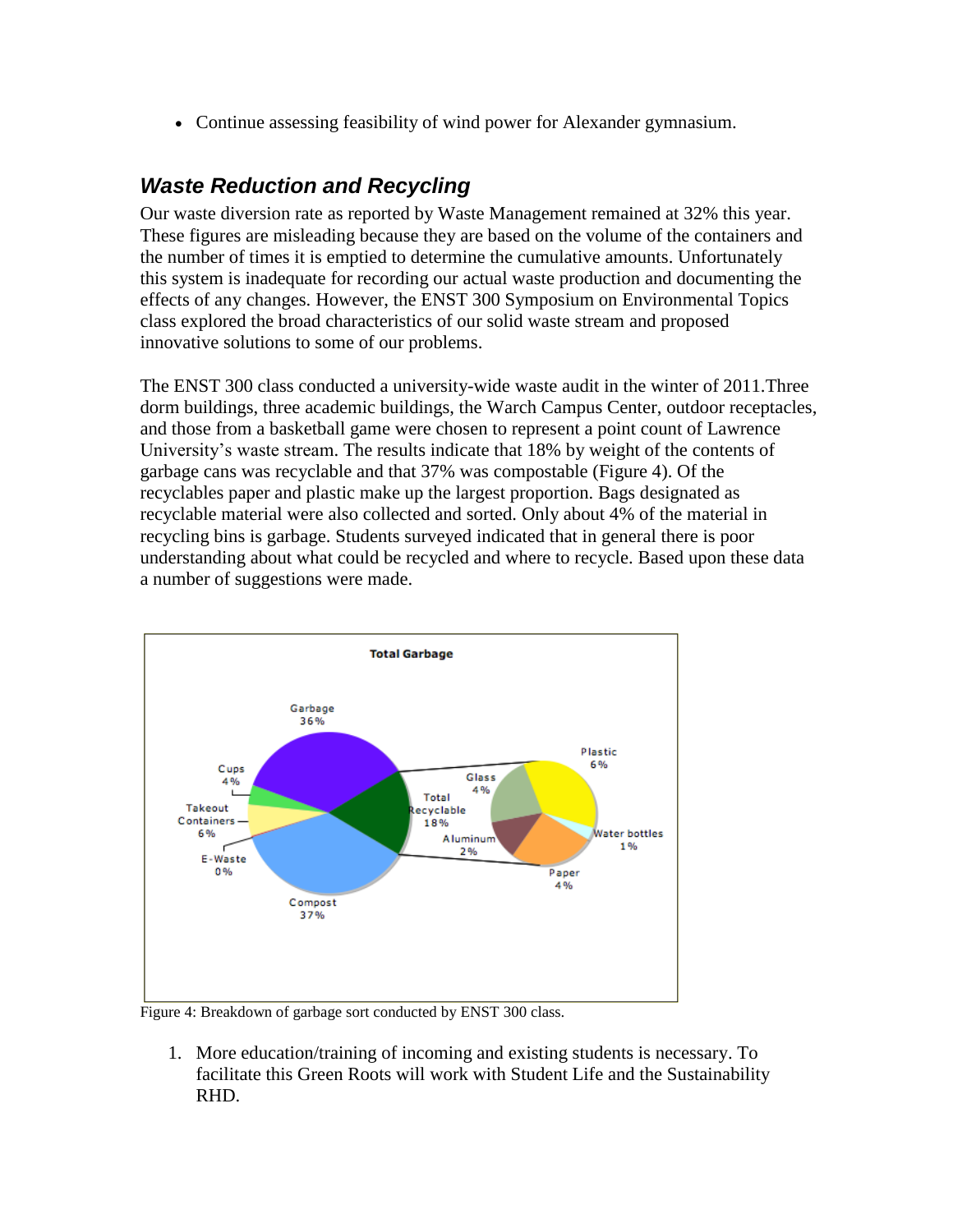- 2. There must be a consistency in design and placement of recycling containers and waste containers. GR will work with Sara Gorton and her staff to address this.
- 3. Outdoor recycling bins need to be added to campus. GR is working with Facilities services on this.
- 4. Better recycling options (more containers placed next to garbage) need to be provided at athletic events. GR will work with the Athletics department on this front.
- 5. Better education/training of new and existing students on use and availability of reusable drink and take out containers. GR will work with Bon Appétit on this front.
- 6. Use the information desk at WCC as a clearing house for e-waste. GR will coordinate this with Greg Griffin.
- 7. The large amount of compostable material in the waste stream could be captured by an industrial composter. However such an investment cannot not be justified on the basis of cost alone, but could be beneficial for the campus community.

Other waste reduction efforts on campus include the move to 100% recycled paper for all copier paper and university letterhead. This change involved no additional cost to the university and uses a local supplier for the letterhead. Sophie Leppanen (LU 11), a member of the ENST 300 course, with the help of Greg Griffin, put together a campus wide e-sweep. In one day, Sophie, 17 student volunteers, and workers from facilities services collected 12,000 lbs of electronic waste for recycling from the university and Appleton community. Greenfire once again spearheaded the Recyclemania competition and Lawrence again finished in the top 10. Reuse of materials on campus is facilitated by a student run thrift store called the Magpie and ListIt@Lawrence, a web resource where students, faculty, and staff can buy and sell used items.

## Future Work:

- Faculty education on double-sided printing
- $\checkmark$  Work with Honors committee to accept double sided honors projects
- $\checkmark$  Follow up with the registrar on getting rid of paper notifications;
- $\checkmark$  Electronic submission of tutoring reports from the CTL
- $\checkmark$  Adopt use of recycled paper campus wide
- Lower print runs for Conservatory programs
- $\checkmark$  Work with Greenfire and Residence Life on recycling campaign
- $\checkmark$  Educate campus about single stream recycling
- Develop Campus Center recycling center for old cell phones, etc.
- New Campus Center and disposables: follow up on report from Megan Biella and commitments from Greg Griffin about not using plastic bags, reusable togo containers
- $\checkmark$  Double check on the practices of our electronics recycler.
- Develop system for tracking actual amount of waste and recycling produced
- Develop system for tracking amount of paper used on campus.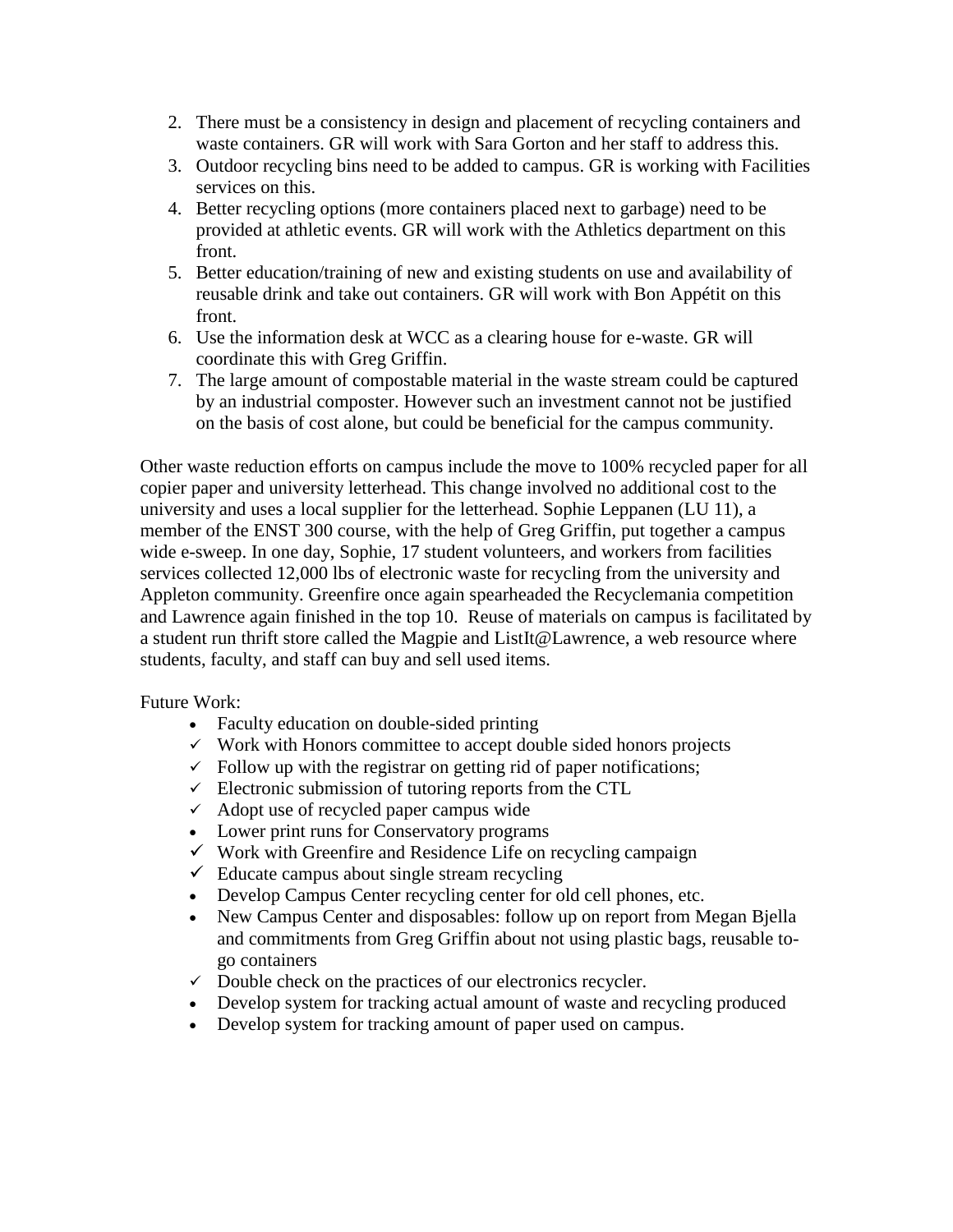# *Curricular and Co-curricular*

As a service to new and current students, Sophie Patterson ("11) wrote a tri-fold booklet titled "A Guide to Sustainability at Lawrence", which includes information on recycling, ride shares, environment student groups, and other student-centered sustainability efforts (attached as Appendix B). After minor updates, the sustainability guide will be distributed to new students through a collaboration between GR and the Campus Life office, and relevant excerpts will be posted on the Campus Life website. Sophie also developed a sustainability tour for the admissions office. This tour is an option in addition to the standard tour for visitors to campus.

To date there has been no serious effort to incorporate sustainability "across the curriculum." However, there is a well established environmental studies major and curriculum at Lawrence with contributors from 12 different academic departments. Approximately ¼ of the student body takes an Environmental Studies course each year.

The sustainability-themed community read that began in Spring 2010 grew substantially in Spring 2011, with approximately 110 students, faculty and staff participating (a 10% increase over the 2010 community read). The group read Ellen Ruppel Shell"s Cheap: The High Cost of Discount Culture, which explores the environment, social, political, and economic costs of consumerism in the US. Over the four-week course, students, faculty and staff discussed quantity versus quality, shopping at outlet malls, dumpster diving, and wearing hand-me-down clothing. One student put the ideas from the book into action by organizing a volunteer trip to Goodwill.

Future Work (completed work from previous year by check mark):

- $\checkmark$  Follow up on the possibility of a "community read" project;
- $\checkmark$  ENST 300: Symposium on Environmental Topics will focus on sustainability and college campuses
- $\checkmark$  Collaboration with Government Department to include environmental speakers as part of Winter and Spring Povolny Lecture series.
- ENST 300 course on waste reduction.
- Continue and expand the sustainability-themed community read program.
- Continue participation in regional sustainability workshops.
- Finalize and distribute the campus sustainability guide.

# *Transportation*

For 2009-10, Lawrence continued to run shuttles to destinations of interest 5 days a week and to and from Alexander Gymnasium. The LUCC student welfare committee voted to extend the shuttle program into the 2010-11 academic year. The bike program was deemed successful and some students are seeking funding for additional bikes. The university no longer subsidizes student parking in off campus garages.

In 2011, the LU Ride Board (a community carpooling resource) became part of the new ListIt@Lawrence web resource where students can share offers and requests. This is a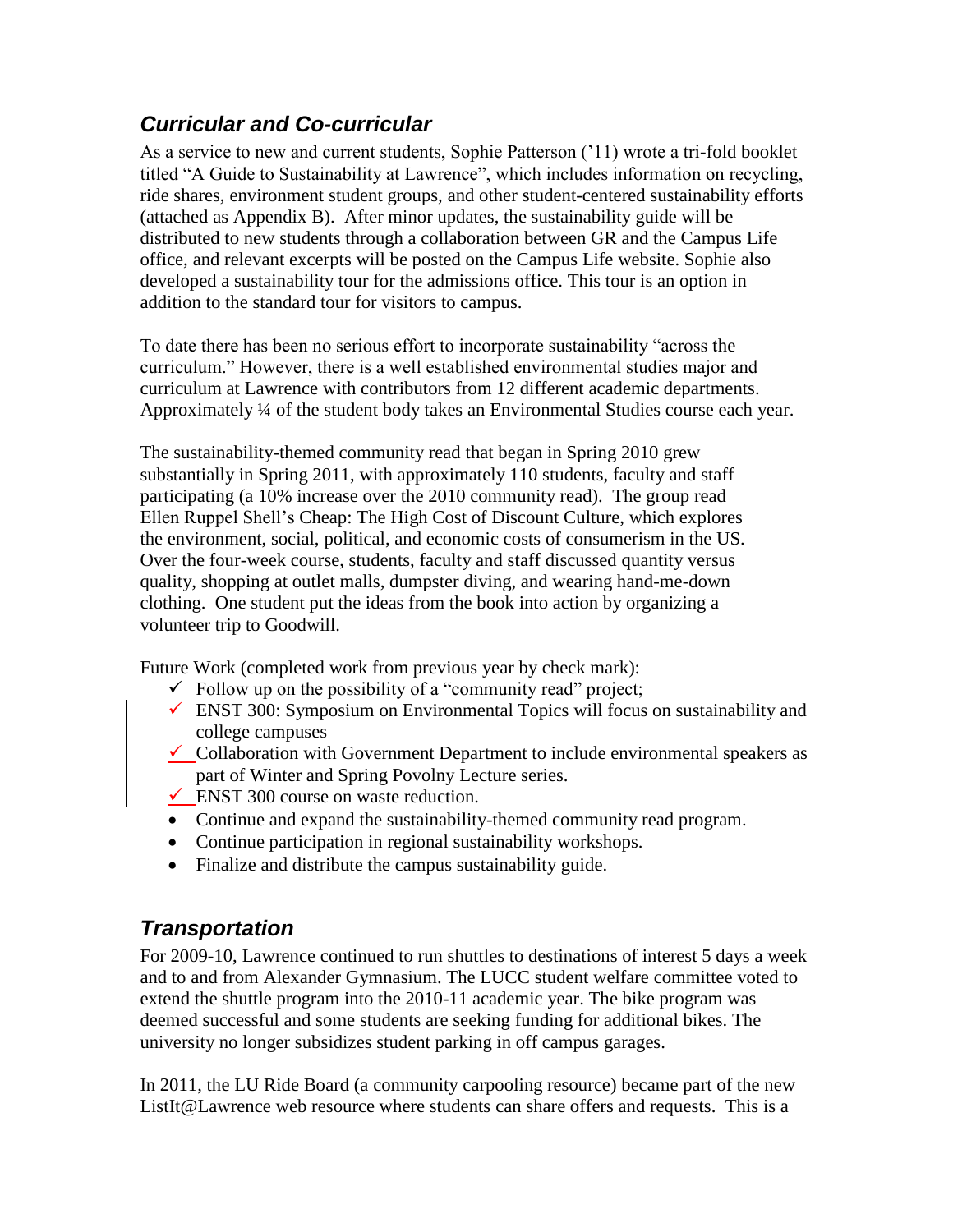major technological improvement over the previous Ride Board (simply a corkboard with pins and paper), but we will continue to evaluate the new system.

- $\checkmark$  The expanded van service will be assessed in the middle of fall term.
- $\checkmark$  Parking ramp costs will again be charged to students as will passes for the 24 hour student spaces
- $\checkmark$  An area near the Banta Bowl will be reserved as free parking for students who do not need their cars often.
- $\checkmark$  GR may explore the "Zipcar" concept further.
- $\checkmark$  GR continue to explore routes with Valley Transit.
- Move to an electronic ride share/web ride board.

# *Funding*

Green Roots explored funding mechanisms with the development office and with the Long Range Financial Planning Committee (chaired by Provost Burrows and VP for Business affairs Riste). Development has fully engaged with fund raising for specific green initiatives (i.e. solar panels and wind power at Bjorklunden). Establishing a more general "green" fund was not as well received. Fortunately the LRFPC was amenable to establishing a fund that could be used to promote and continue green initiatives. This fund will roll over from year to year allowing unused sums to accumulate. The funding level for 2010-11 is \$40,000. The LUCC ERC developed its own funding mechanism whereby students can apply to LUCC for funding of sustainability themed projects. This past year funding was awarded to the solar panel project as well as the construction of a hoop house for the garden. In 2010-2011, LUCC funding for this grant was increased from \$2000 to \$5000.

After gauging interest with a student survey, the LUCC ERC facilitated a student initiative called the Lawrence University Sustainability Fund. If approved, this fund would establish a separate fee of \$5.00 per student per term committed exclusively to sustainability-related infrastructure changes. The Sustainability Fund was approved unanimously by the LUCC General Council, and will be presented to the Board of Trustees in the fall of 2011-2012. If approved, the Sustainability Fund would begin in 2012-2013.

- Establish a "green" fund with contributions from students, alumni, and university.
- Work with LUCC Environmental Responsibility Committee to implement the LU Sustainability Fund, and in particular, design a mechanism for choosing projects and evaluating the effectiveness of the fund.

# **References Cited**

Campus Carbon Calculator, 2008, User"s Guide Version 6.4.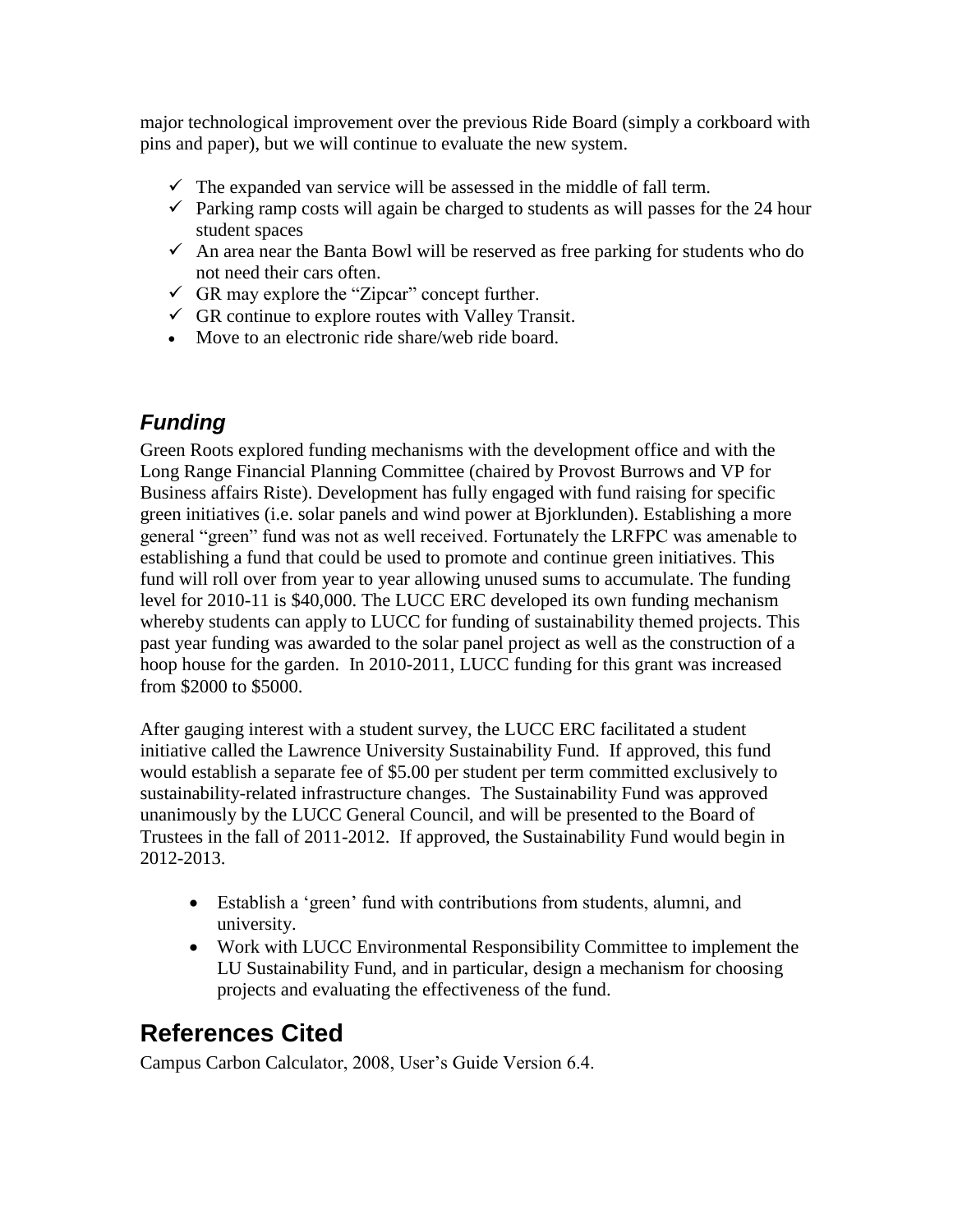Darby, S., 2006, *The Effectiveness Of Feedback On Energy Consumption*, Environmental Change Institute of Oxford University.

# **Appendix A**

# *The University Committee on Environmental Sustainability*

Members: Three faculty members, one of whom will be appointed by the president and designated as chair; two student representatives (appointed by LUCC, one of whom shall be a member of the LUCC Committee for Environmental Responsibility); the Vice President for Student Affairs (or a designate of that office); and the Director of Facilities Services (or a designate of that office). Faculty committee members will serve staggered multi-year terms.

Purpose: To improve the environmental sustainability of Lawrence University by continuing with existing efforts related to university operations and promoting environmental awareness, and by exploring new opportunities in these areas. The committee will be responsible for:

- 1. Identifying and addressing environmental sustainability challenges for Lawrence University;
- 2. developing procedures for periodic review and revision of environmental sustainability initiatives;
- 3. record keeping on all environmental sustainability efforts;
- 4. reporting to the Lawrence community and external agencies on the state of environmental sustainability at Lawrence;
- 5. promote awareness of environmental sustainability related issues.

To these ends, the committee will:

- 1. advise the president and cabinet on matters relating to environmental sustainability;
- 2. promote student, faculty, and staff engagement in improving the environmental sustainability of Lawrence;
- 3. prepare and publish on the Lawrence website an annual report of environmental sustainability efforts;
- 4. sponsor, on an annual basis, workshops, symposia, or other events for faculty, staff, students, and the broader Fox Cities community on environmental sustainability related themes.

## Duration: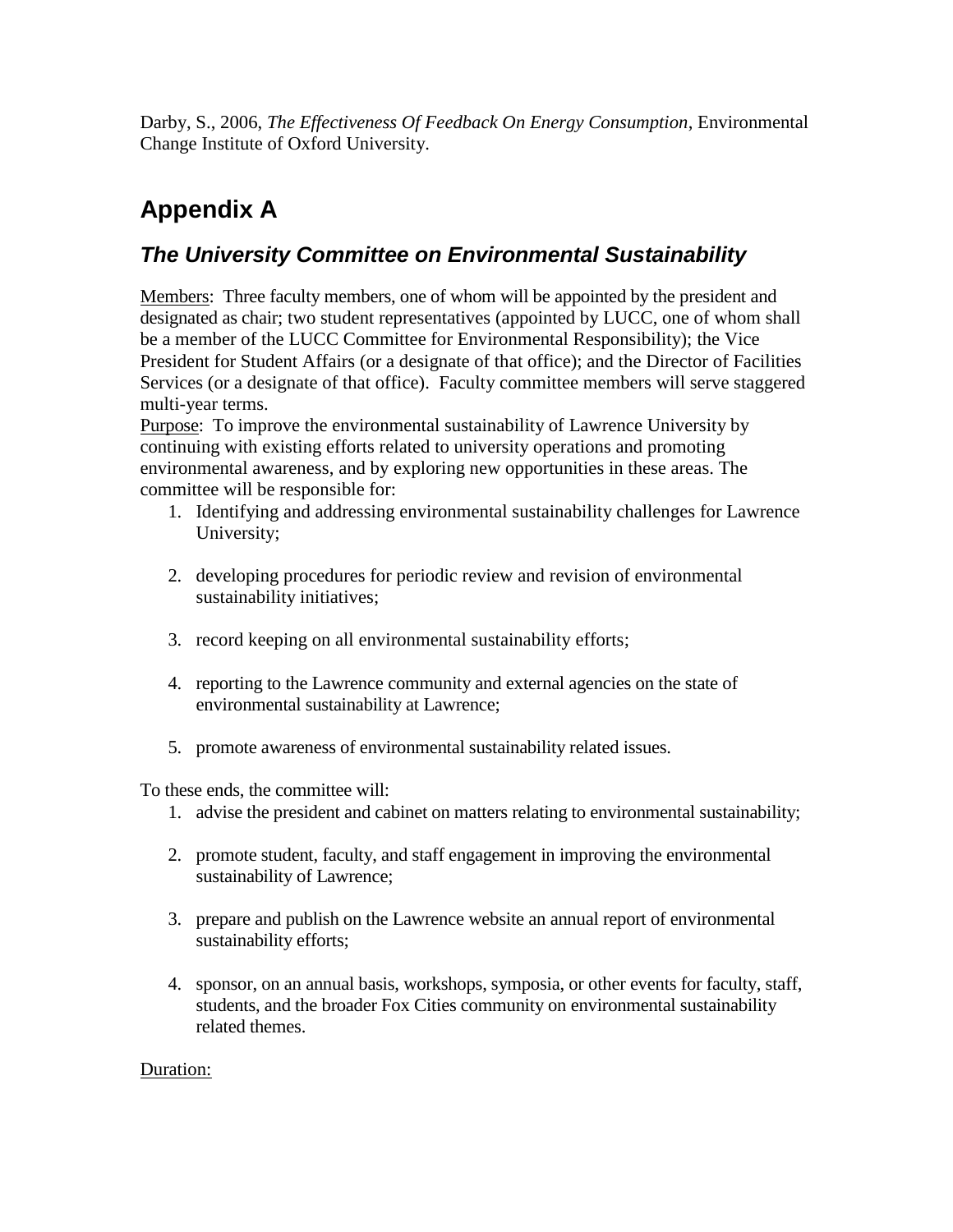The form and function of this committee will be reviewed after three years by the President, the Faculty Committee on University Governance, and the committee itself. At that time, this ad-hoc review group will recommend a long-term structure to ensure the continuance of environmental sustainability efforts at Lawrence.

# **Appendix B**

### **Il Get Involved!**

On-Campus Organizations: Lawrence has numerous<br>groups to join. Attend meetings, look online, and talk to other students to see if you want to get involved

LUERC: The LU Environmental Responsibility Committee is a policy-oriented group dedicated to environmental awareness and energy issues. Have an idea for a change on campus but need funding? Check out their Environmental Initiative Grant!

Greenfire: Centered on student-activism, members work to increase environmental awareness oncampus. Become friends with the club on Facebook to learn more about their events!

SLUG: The Sustainable Lawrence University Garden is dedicated to practicing sustainable agriculture<br>and providing fresh produce to the Lawrence Dining Service. Learn more at http://www.lawrence.edu/sorg/slug

GreenRoots: GreenRoots is a committee of faculty. staff, and students who work to improve sustainability at Lawrence. Read more at http://www.lawrence.edu/committee/greenroots

ORC: The Outdoor Recreation Club gives students affordable and fun opportunities to get off campus<br>and interact with the natural environment. Trips include skiing, canoeing, hiking, backpacking, and many more.

McCarthy Co-op: Stop in at 122 N. Union Street for a vegetarian-friendly dinner every Friday at 6:30pm.<br>Everyone is welcome!

For a full list of extracurriculars Lawrence offers ee the Campus Life Student Involvement Guidebook. If no organizations exist that incorporate your

interests, create your own!

### III. Spend time off-campus!

**Community Service:** Get to know your surroundings by<br>volunteering in the community. . Contact the Volunteer and Community Service Center (VCSC) if you need help finding opportunities. It is located on the second floor of Raymond House.

Go Outside: Appleton has some great natural areas to explore. Try visiting (by car or bike)<br>Bubolz Nature Preserve, High Cliff State Park, or the Lawrence Riverwalk.

### **Transportation:**

LU Shuttles: Free shuttles going to locations such as Woodman's and the Fox River Mall are offered multiple times a week. Look for posters around campus.

Ride Share: On the fourth-floor of the campus center is a ride-share board. Here you can offer or ask for a ride.



Public transportation/bus: The Fox Valley offers decent and inexpensive public transportation. You can plan your trip at www.myvalleytransit.com.

Bike: Biking is great option when the weather is nice. Most places in Appleton are accessible<br>by bike, the landscape is flat, and it is good exercise.

. Don't have a bike? Bikes, helmets, and locks can be rented at the info desk in the campus center.